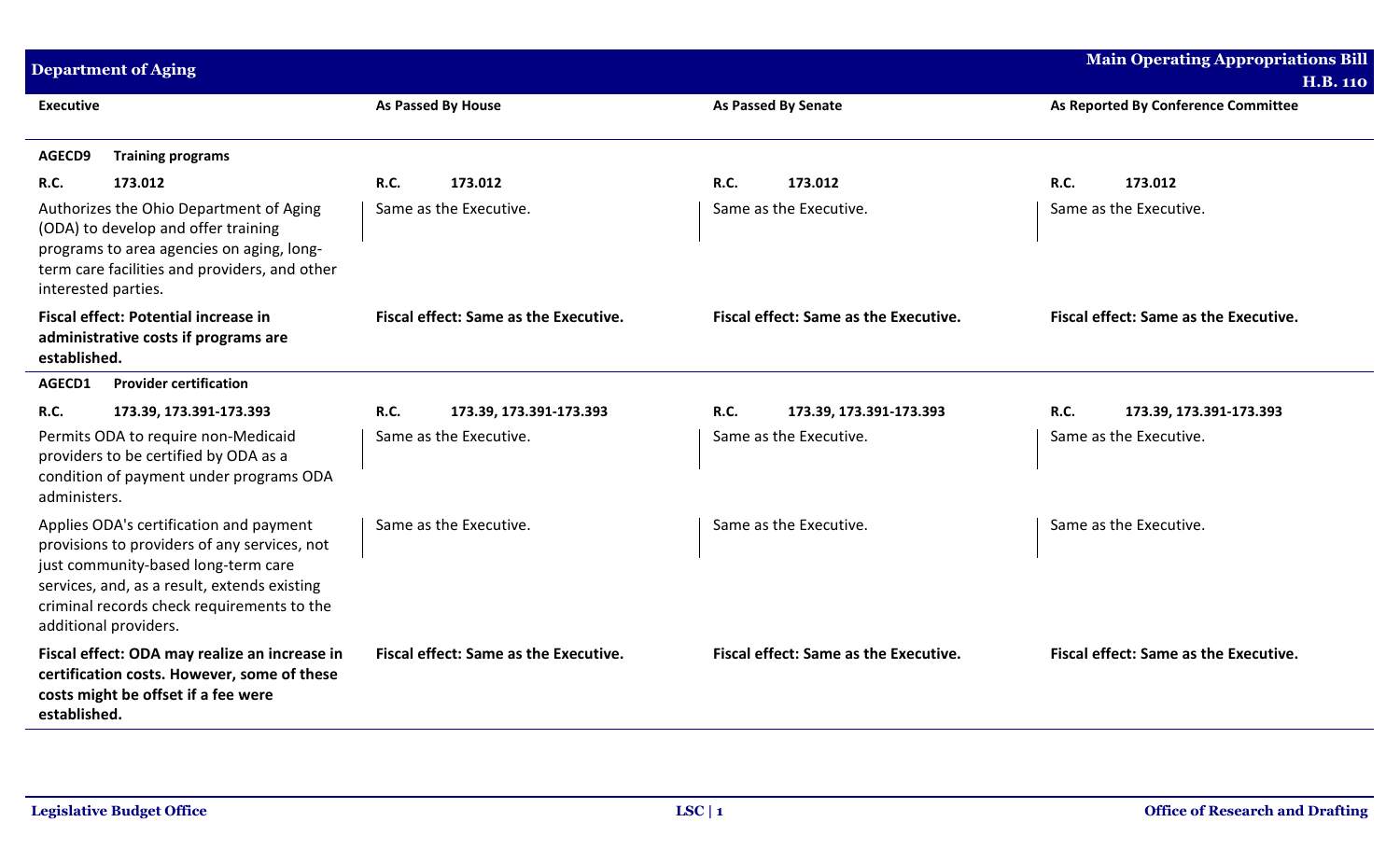| <b>Department of Aging</b>            |                           |                                                                                                                                                                                                                                                                                                                          | <b>Main Operating Appropriations Bill</b><br><b>H.B. 110</b> |
|---------------------------------------|---------------------------|--------------------------------------------------------------------------------------------------------------------------------------------------------------------------------------------------------------------------------------------------------------------------------------------------------------------------|--------------------------------------------------------------|
| <b>Executive</b>                      | <b>As Passed By House</b> | As Passed By Senate                                                                                                                                                                                                                                                                                                      | As Reported By Conference Committee                          |
| <b>AGECD12</b> PACE program expansion |                           |                                                                                                                                                                                                                                                                                                                          |                                                              |
|                                       |                           | <b>R.C.</b><br>173.50                                                                                                                                                                                                                                                                                                    |                                                              |
| No provision.                         | No provision.             | Requires ODA, no later than December 31,<br>2021, to issue a request for proposals from<br>organizations interested in serving<br>individuals who meet the Program of All-<br>inclusive Care for the Elderly (PACE)<br>eligibility requirements in the cities of<br>Columbus, Cincinnati, Dayton, Lorain, and<br>Toledo. | No provision.                                                |
| No provision.                         | No provision.             | Specifies requirements a prospective PACE<br>program organization must meet to be<br>selected by ODA.                                                                                                                                                                                                                    | No provision.                                                |
| No provision.                         | No provision.             | Requires PACE program organizations<br>selected by ODA to begin providing services<br>to eligible individuals within two years.                                                                                                                                                                                          | No provision.                                                |
| No provision.                         | No provision.             | Requires the legislature to determine<br>funding for PACE program services in an<br>amount and manner similar to other<br>Medicaid managed care plans serving<br>similarly eligible individuals.                                                                                                                         | No provision.                                                |
|                                       |                           | Fiscal effect: There will be an increase in<br>administrative costs, as well as service costs<br>when additional sites open.                                                                                                                                                                                             |                                                              |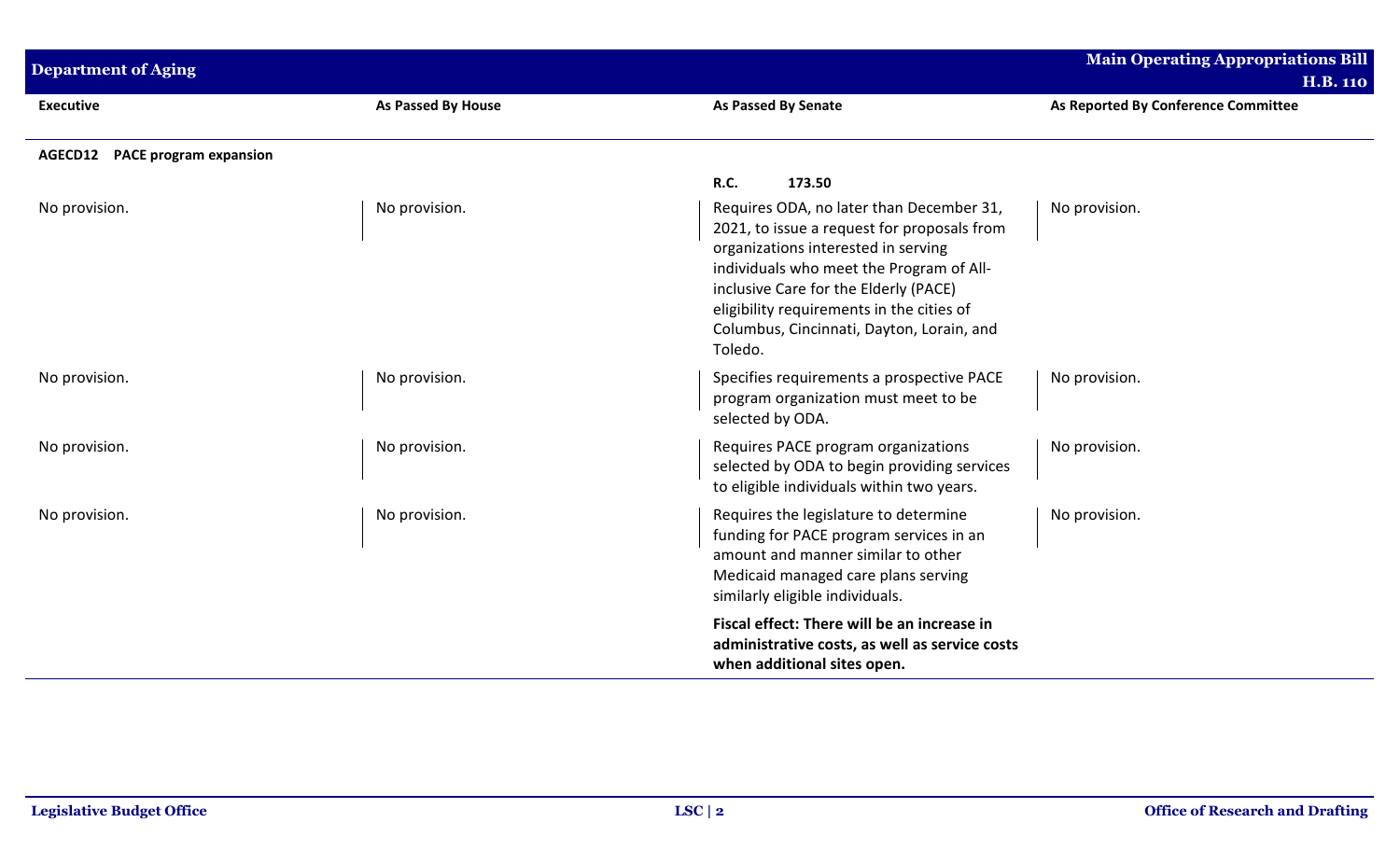| <b>Department of Aging</b>                                                                                                                                                                                                                            |                                                                                                                                                                                                                                                                                                |                            | <b>Main Operating Appropriations Bill</b><br><b>H.B. 110</b> |
|-------------------------------------------------------------------------------------------------------------------------------------------------------------------------------------------------------------------------------------------------------|------------------------------------------------------------------------------------------------------------------------------------------------------------------------------------------------------------------------------------------------------------------------------------------------|----------------------------|--------------------------------------------------------------|
| <b>Executive</b>                                                                                                                                                                                                                                      | <b>As Passed By House</b>                                                                                                                                                                                                                                                                      | <b>As Passed By Senate</b> | As Reported By Conference Committee                          |
| AGECD2<br>Long-term care                                                                                                                                                                                                                              |                                                                                                                                                                                                                                                                                                |                            |                                                              |
| 209.20<br>Section:                                                                                                                                                                                                                                    | 209.20<br>Section:                                                                                                                                                                                                                                                                             | 209.20<br>Section:         | Section:<br>209.20                                           |
| Permits, pursuant to an interagency<br>agreement, the Ohio Department of<br>Medicaid (ODM) to designate ODA to<br>perform level of care assessments.                                                                                                  | Same as the Executive.                                                                                                                                                                                                                                                                         | Same as the Executive.     | Same as the Executive.                                       |
| Requires ODA to provide long-term care<br>consultations to assist individuals in planning<br>for their long-term health care needs.                                                                                                                   | Same as the Executive.                                                                                                                                                                                                                                                                         | Same as the Executive.     | Same as the Executive.                                       |
| Requires ODA to administer the Medicaid<br>waiver-funded PASSPORT Home Care<br>Program, the Assisted Living Program, and<br>PACE as delegated by ODM in an interagency<br>agreement.                                                                  | Same as the Executive.                                                                                                                                                                                                                                                                         | Same as the Executive.     | Same as the Executive.                                       |
| Performance-based reimbursement<br>AGECD3                                                                                                                                                                                                             |                                                                                                                                                                                                                                                                                                |                            |                                                              |
| 209.20<br>Section:                                                                                                                                                                                                                                    | 209.20<br>Section:                                                                                                                                                                                                                                                                             | 209.20<br>Section:         | 209.20<br>Section:                                           |
| Permits ODA to design and utilize a payment<br>method for PASSPORT Administrative<br>Agencies (PAA) that includes a pay-for-<br>performance incentive component that is<br>earned by a PAA when defined consumer<br>and policy outcomes are achieved. | Same as the Executive, but specifies that the<br>performance-based reimbursement has the<br>purpose of improving health outcomes<br>among populations served by PAAs and<br>requires the payment method to be adopted<br>through rules in accordance with the<br>Administrative Procedure Act. | Same as the House.         | Same as the House.                                           |
| No provision.                                                                                                                                                                                                                                         | Requires ODA to submit a report outlining<br>the payment method to the Joint Medicaid<br>Oversight Committee prior to filing the<br>proposed rule with the Joint Committee on<br>Agency Rule Review.                                                                                           | Same as the House.         | Same as the House.                                           |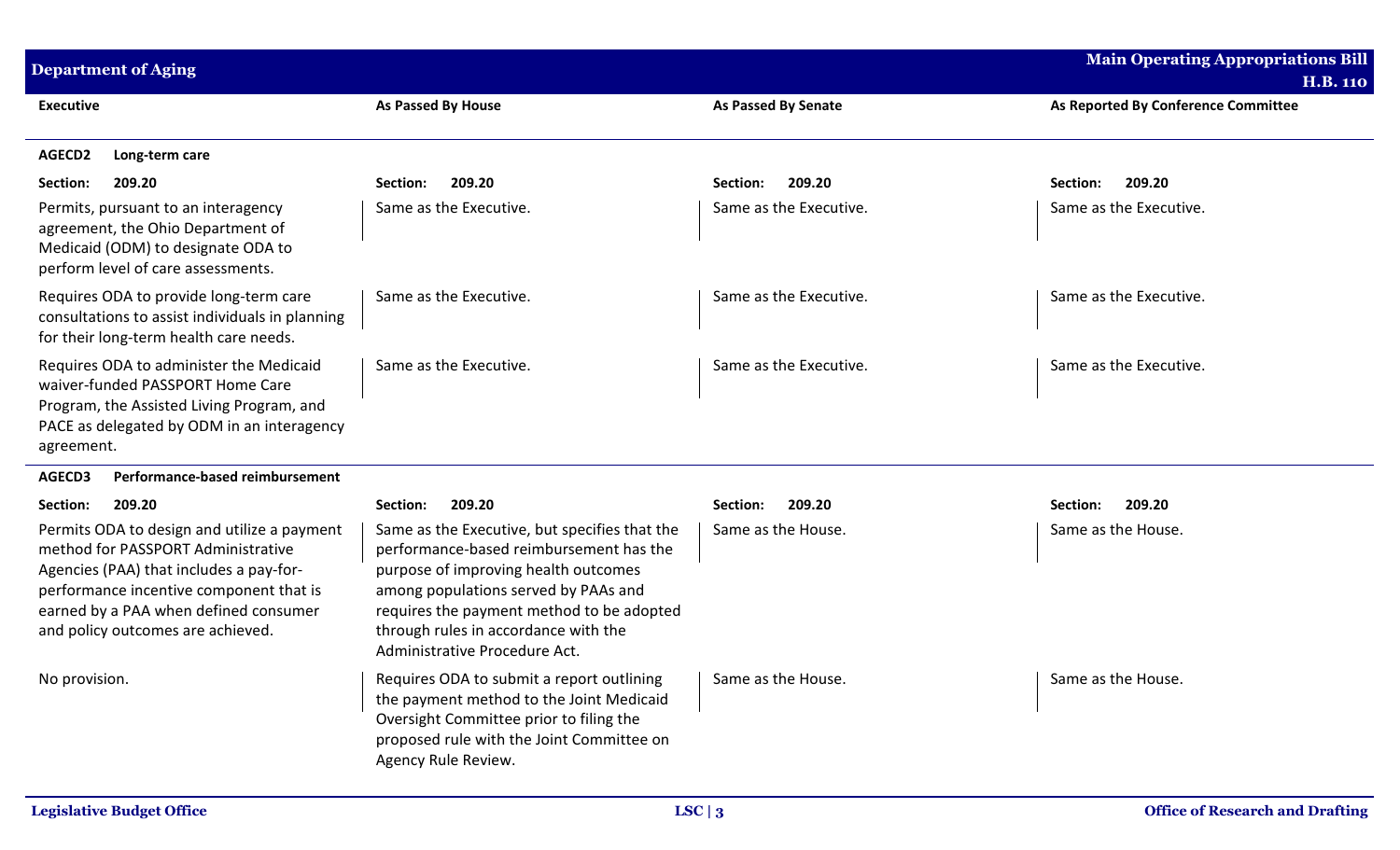| <b>Department of Aging</b>                                                                                                                                                                                                                                                                                                                                                                                                                     |                                                                                                                                                                  |                                                                                                                                                                       | <b>Main Operating Appropriations Bill</b><br><b>H.B. 110</b> |
|------------------------------------------------------------------------------------------------------------------------------------------------------------------------------------------------------------------------------------------------------------------------------------------------------------------------------------------------------------------------------------------------------------------------------------------------|------------------------------------------------------------------------------------------------------------------------------------------------------------------|-----------------------------------------------------------------------------------------------------------------------------------------------------------------------|--------------------------------------------------------------|
| <b>Executive</b>                                                                                                                                                                                                                                                                                                                                                                                                                               | <b>As Passed By House</b>                                                                                                                                        | <b>As Passed By Senate</b>                                                                                                                                            | As Reported By Conference Committee                          |
| <b>Fiscal effect: Potential impact on earnings</b><br>received by PAAs depending on whether or<br>not the pay-for-performance is utilized and<br>outcomes are achieved.                                                                                                                                                                                                                                                                        | Fiscal effect: Same as the Executive, but<br>ODA will experience an increase in<br>administrative costs related to submitting<br>reports and promulgating rules. | Fiscal effect: Same as the House.                                                                                                                                     | Fiscal effect: Same as the House.                            |
| AGECD4<br><b>MyCare Ohio</b>                                                                                                                                                                                                                                                                                                                                                                                                                   |                                                                                                                                                                  |                                                                                                                                                                       |                                                              |
| 209.30<br>Section:                                                                                                                                                                                                                                                                                                                                                                                                                             | 209.30<br>Section:                                                                                                                                               | 209.30<br>Section:                                                                                                                                                    | 209.30<br>Section:                                           |
| Extends the authority of the Office of the<br>State Long-Term Care Ombudsman to<br>MyCare Ohio during the period of the<br>federal financial alignment demonstration<br>program.                                                                                                                                                                                                                                                               | Same as the Executive.                                                                                                                                           | Same as the Executive.                                                                                                                                                | Same as the Executive.                                       |
| <b>Fiscal effect: Potential increase in</b><br>administrative costs.                                                                                                                                                                                                                                                                                                                                                                           | <b>Fiscal effect: Same as the Executive.</b>                                                                                                                     | <b>Fiscal effect: Same as the Executive.</b>                                                                                                                          | <b>Fiscal effect: Same as the Executive.</b>                 |
| AGECD5<br><b>Senior Community Services</b>                                                                                                                                                                                                                                                                                                                                                                                                     |                                                                                                                                                                  |                                                                                                                                                                       |                                                              |
| 209.30<br>Section:                                                                                                                                                                                                                                                                                                                                                                                                                             | 209.30<br>Section:                                                                                                                                               | Section:<br>209.30                                                                                                                                                    | 209.30<br>Section:                                           |
| No provision.                                                                                                                                                                                                                                                                                                                                                                                                                                  | No provision.                                                                                                                                                    | Earmarks \$75,000 in each fiscal year in GRF<br>appropriation item 490411, Senior<br>Community Services, for the Neighborhood<br>Alliance's Senior Nutrition Program. | Same as the Senate.                                          |
| Permits GRF appropriation item 490411,<br>Senior Community Services, to be used for<br>programs, services, and activities designated<br>by ODA. Permits ODA to use these funds to<br>provide grants to community organizations<br>to support and expand older adult<br>programing. Requires service priority to be<br>given to low-income, high need persons<br>and/or persons with a cognitive impairment<br>who are 60 years of age or over. | Same as the Executive.                                                                                                                                           | Same as the Executive, but specifies that the<br>remainder of the appropriation is used for<br>this purpose.                                                          | Same as the Senate.                                          |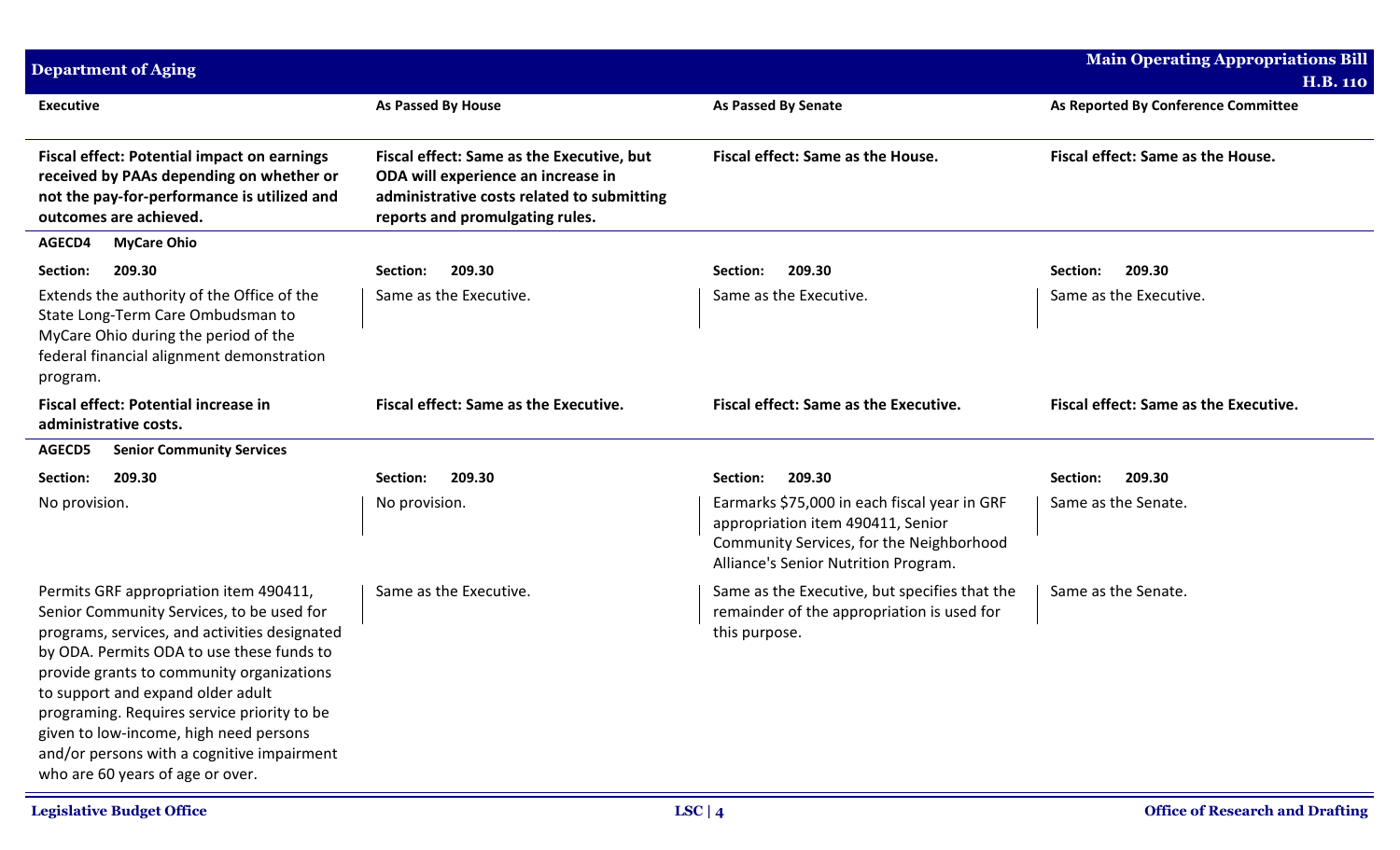| <b>Main Operating Appropriations Bill</b><br><b>Department of Aging</b>                                                                                                                                                                                                                                                                                                           |                           |                            |                                     |
|-----------------------------------------------------------------------------------------------------------------------------------------------------------------------------------------------------------------------------------------------------------------------------------------------------------------------------------------------------------------------------------|---------------------------|----------------------------|-------------------------------------|
|                                                                                                                                                                                                                                                                                                                                                                                   |                           |                            | <b>H.B. 110</b>                     |
| <b>Executive</b>                                                                                                                                                                                                                                                                                                                                                                  | <b>As Passed By House</b> | <b>As Passed By Senate</b> | As Reported By Conference Committee |
| <b>National Senior Service Corps</b><br>AGECD6                                                                                                                                                                                                                                                                                                                                    |                           |                            |                                     |
| 209.30<br>Section:                                                                                                                                                                                                                                                                                                                                                                | 209.30<br>Section:        | 209.30<br>Section:         | Section:<br>209.30                  |
| Permits GRF appropriation item 490506,<br>National Senior Service Corps, to be used by<br>ODA to fund grants to organizations that<br>receive federal funds from the Corporation<br>for National and Community Service to<br>support the following: (1) the Foster<br>Grandparents Program; (2) the Senior<br>Companion Program; and (3) the Retired<br>Senior Volunteer Program. | Same as the Executive.    | Same as the Executive.     | Same as the Executive.              |
| Requires a grant recipient to use funds to<br>support priorities established by ODA and<br>the Ohio State Office of the Corporation for<br>National and Community Service.                                                                                                                                                                                                        | Same as the Executive.    | Same as the Executive.     | Same as the Executive.              |
| Specifies that neither the ODA nor any area<br>agencies on aging involved in the<br>distribution of funds to lower-tiered grant<br>recipients may use funds to cover<br>administrative costs.                                                                                                                                                                                     | Same as the Executive.    | Same as the Executive.     | Same as the Executive.              |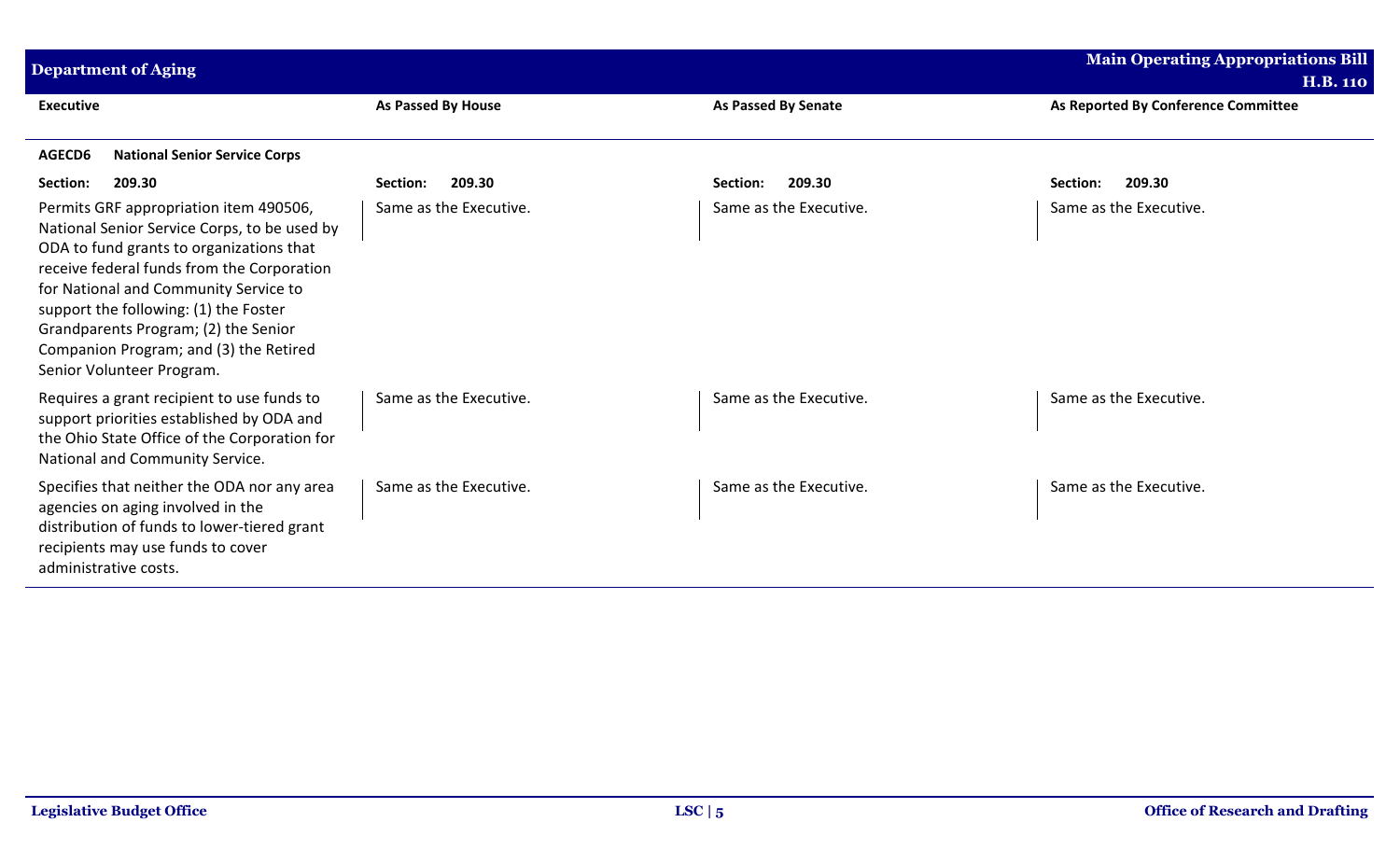| <b>Main Operating Appropriations Bill</b><br><b>Department of Aging</b>                                                                                                                                                                                                                                                                                         |                        |                            |                                                        |
|-----------------------------------------------------------------------------------------------------------------------------------------------------------------------------------------------------------------------------------------------------------------------------------------------------------------------------------------------------------------|------------------------|----------------------------|--------------------------------------------------------|
| <b>Executive</b>                                                                                                                                                                                                                                                                                                                                                | As Passed By House     | <b>As Passed By Senate</b> | <b>H.B. 110</b><br>As Reported By Conference Committee |
| <b>Statewide Aging Initiatives</b><br>AGECD8                                                                                                                                                                                                                                                                                                                    |                        |                            |                                                        |
| 209.30<br>Section:                                                                                                                                                                                                                                                                                                                                              |                        |                            |                                                        |
| Earmarks up to \$5,000,000 in FY 2022 in<br>GRF appropriation item 490507, Statewide<br>Aging Initiatives, to be used in coordination<br>with the Ohio Department of Health to<br>incentivize quality improvement initiatives in<br>or regarding long-term care facilities or to<br>connect long-term care facilities with<br>technical assistance programming. | No provision.          | No provision.              | No provision.                                          |
| Allows the ODA Director to certify to the<br>Director of Budget and Management, on July<br>1, 2022 or as soon as possible thereafter,<br>the amount of the unexpended,<br>unencumbered balance of item 490507<br>remaining at the end of FY 2022 to be<br>reappropriated to FY 2023. Reappropriates<br>the amount certified to the same item for FY             | No provision           | No provision.              | No provision.                                          |
| AGECD7<br><b>Board of Executives of Long-Term Services and Supports</b>                                                                                                                                                                                                                                                                                         |                        |                            |                                                        |
| 209.30<br>Section:                                                                                                                                                                                                                                                                                                                                              | 209.30<br>Section:     | 209.30<br>Section:         | 209.30<br>Section:                                     |
| Permits DPF Fund 5MT0 appropriation item<br>490627, Board of Executives of Long-Term<br>Care Services and Supports, to be used to<br>administer and enforce the Nursing Home<br>Administration law and rules adopted under<br>it.                                                                                                                               | Same as the Executive. | Same as the Executive.     | Same as the Executive.                                 |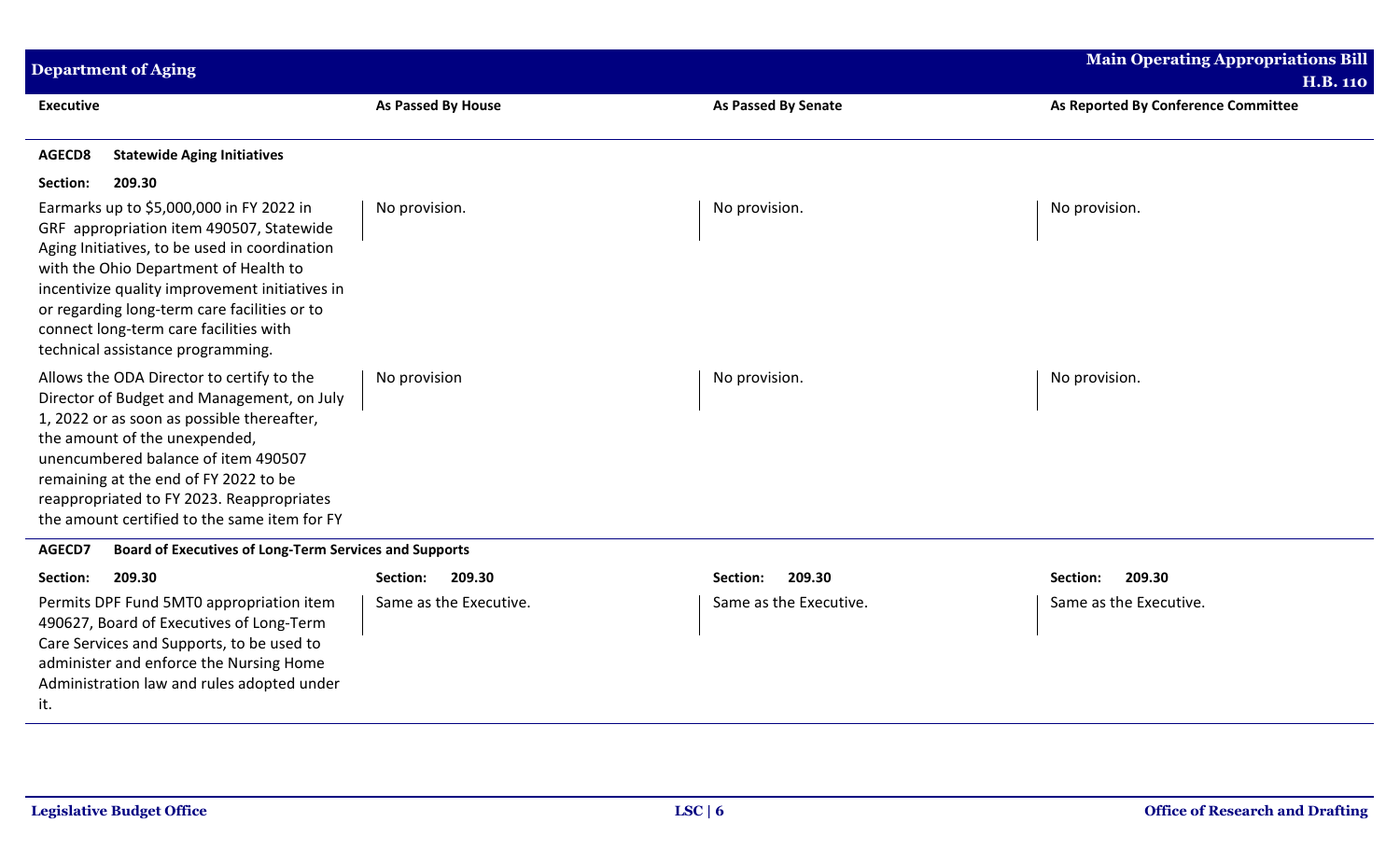| <b>Department of Aging</b>                         |                                                                                                                                                                                                                                                                                                  |                            | <b>Main Operating Appropriations Bill</b>              |
|----------------------------------------------------|--------------------------------------------------------------------------------------------------------------------------------------------------------------------------------------------------------------------------------------------------------------------------------------------------|----------------------------|--------------------------------------------------------|
| <b>Executive</b>                                   | <b>As Passed By House</b>                                                                                                                                                                                                                                                                        | <b>As Passed By Senate</b> | <b>H.B. 110</b><br>As Reported By Conference Committee |
| At Home Technology Pilot Program<br><b>AGECD10</b> |                                                                                                                                                                                                                                                                                                  |                            |                                                        |
|                                                    | 209.40<br>Section:                                                                                                                                                                                                                                                                               |                            | 209.40<br>Section:                                     |
| No provision.                                      | Requires ODA to operate an At Home<br>Technology Pilot Program in FY 2022 and FY<br>2023 to provide grants for the utilization of<br>remote monitoring technologies that assist<br>older adults in staying in their homes,<br>residential care facilities, or other<br>community-based settings. | No provision.              | Same as the House.                                     |
| No provision.                                      | Requires ODA to prepare a report to the<br>General Assembly regarding the efficacy of<br>the program and outcomes regarding the<br>health of individuals served by the program.                                                                                                                  | No provision.              | Same as the House.                                     |
| No provision.                                      | Requires DPF Fund 5XT0 appropriation item<br>490628, At Home Technology Pilot Program,<br>to be used for the Program.                                                                                                                                                                            | No provision.              | Same as the House.                                     |
|                                                    | Fiscal effect: The bill appropriates \$250,000<br>in each fiscal year in appropriation item<br>490628, At Home Technology Pilot Program.                                                                                                                                                         |                            | Fiscal effect: Same as the House.                      |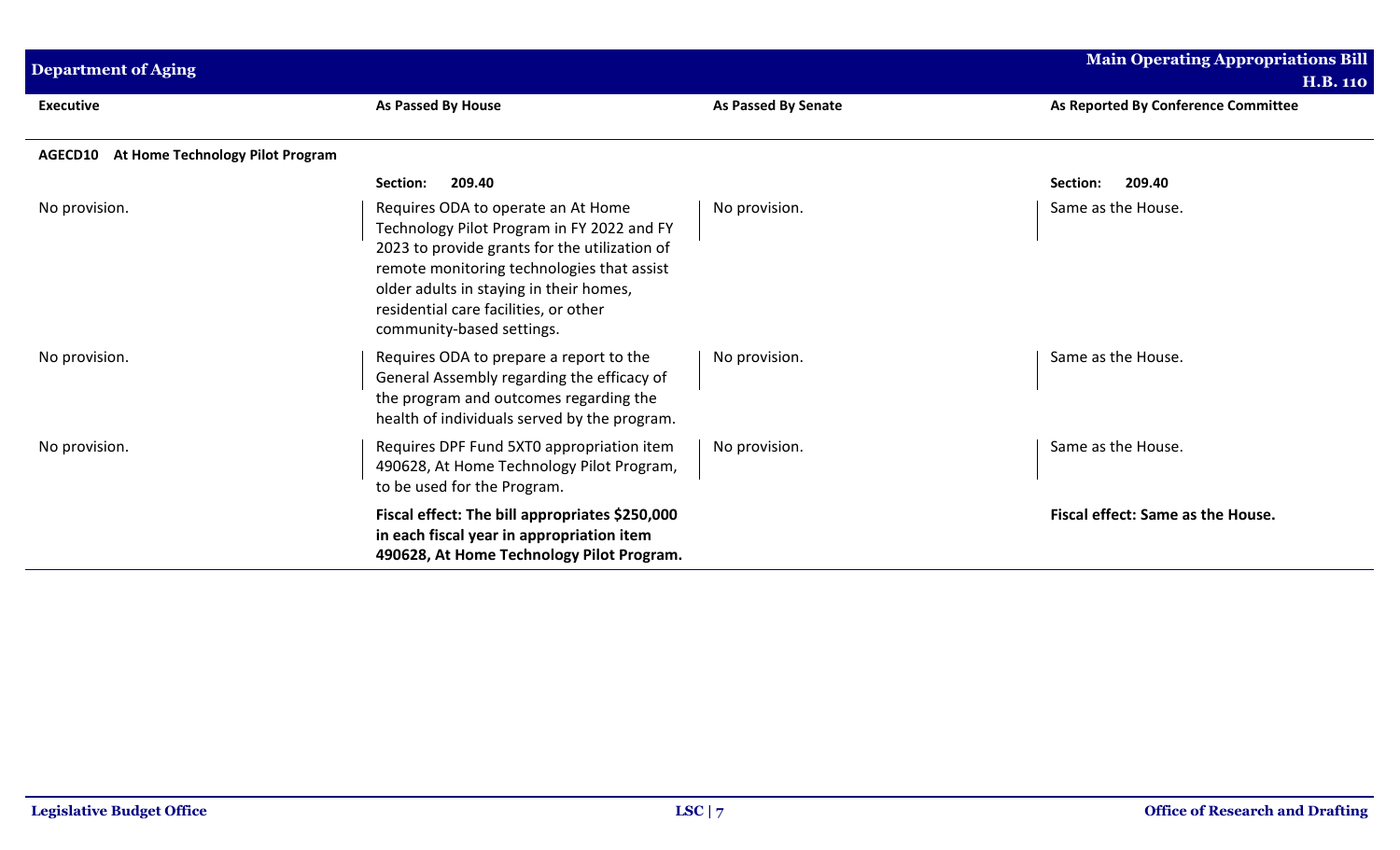| Department of Aging                                          | <b>Main Operating Appropriations Bill</b><br><b>H.B. 110</b>                                                                                                    |                            |                                     |  |  |
|--------------------------------------------------------------|-----------------------------------------------------------------------------------------------------------------------------------------------------------------|----------------------------|-------------------------------------|--|--|
| <b>Executive</b>                                             | As Passed By House                                                                                                                                              | <b>As Passed By Senate</b> | As Reported By Conference Committee |  |  |
| <b>OBMCD46</b> GRF transfer to At Home Technology Pilot Fund |                                                                                                                                                                 |                            |                                     |  |  |
|                                                              | Section:<br>512.80                                                                                                                                              |                            | 512.80<br>Section:                  |  |  |
| No provision.                                                | Requires the Director of OBM, on July 1 of<br>each fiscal year, to transfer \$250,000 cash<br>from the GRF to the At Home Technology<br>Pilot Fund (Fund 5XT0). | No provision.              | Same as the House.                  |  |  |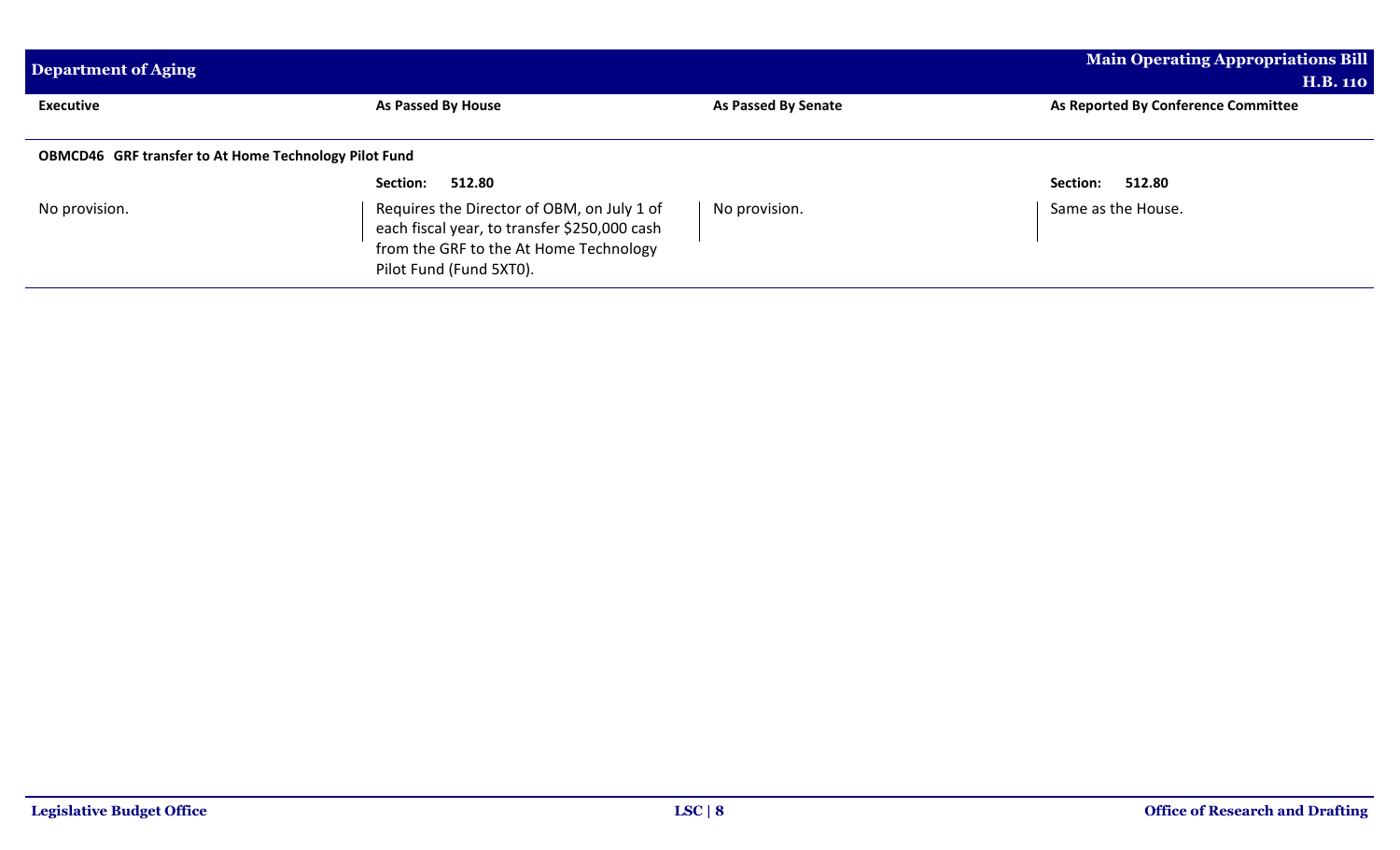| <b>Main Operating Appropriations Bill</b><br><b>Department of Aging</b><br><b>H.B. 110</b>                                                                                                                                                                                                                                                                                                                                                                                                                                                                                                        |                    |                            |                                     |
|---------------------------------------------------------------------------------------------------------------------------------------------------------------------------------------------------------------------------------------------------------------------------------------------------------------------------------------------------------------------------------------------------------------------------------------------------------------------------------------------------------------------------------------------------------------------------------------------------|--------------------|----------------------------|-------------------------------------|
| <b>Executive</b>                                                                                                                                                                                                                                                                                                                                                                                                                                                                                                                                                                                  | As Passed By House | <b>As Passed By Senate</b> | As Reported By Conference Committee |
| DOHCD35 Long-Term Care Bed Buyback Program                                                                                                                                                                                                                                                                                                                                                                                                                                                                                                                                                        |                    |                            |                                     |
| Section:<br>291.50                                                                                                                                                                                                                                                                                                                                                                                                                                                                                                                                                                                |                    |                            |                                     |
| Requires ODH, in consultation with the<br>Department of Aging and the Department of<br>Medicaid, to establish a Long-Term Care Bed<br>Buyback Program during FY 2022 and FY<br>2023 under which nursing facility operators<br>may voluntarily, permanently surrender for<br>compensation one or more licensed long-<br>term care beds due to a decrease in bed<br>utilization if the bed is (1) located in a<br>county with bed excess as calculated by ODH<br>and (2) the county has sufficient beds<br>remaining to address the bed need in the<br>county as calculated by ODH after surrender. | No provision.      | No provision.              | No provision.                       |
| Requires ODH to solicit program<br>applications, setting forth program<br>requirements and the criteria that will be<br>used to evaluate competing bed surrender<br>proposals.                                                                                                                                                                                                                                                                                                                                                                                                                    | No provision.      | No provision.              | No provision.                       |
| Requires a nursing facility that has received<br>payment for the surrender of long-term care<br>beds under the program to provide notice<br>with specified information to ODH.                                                                                                                                                                                                                                                                                                                                                                                                                    | No provision.      | No provision.              | No provision.                       |
| Requires DPF Fund L087 appropriation item<br>440680, Nursing Home Bed Reduction, to be<br>used in FY 2022 to support the long-term<br>care bed buyback program.                                                                                                                                                                                                                                                                                                                                                                                                                                   | No provision.      | No provision.              | No provision.                       |